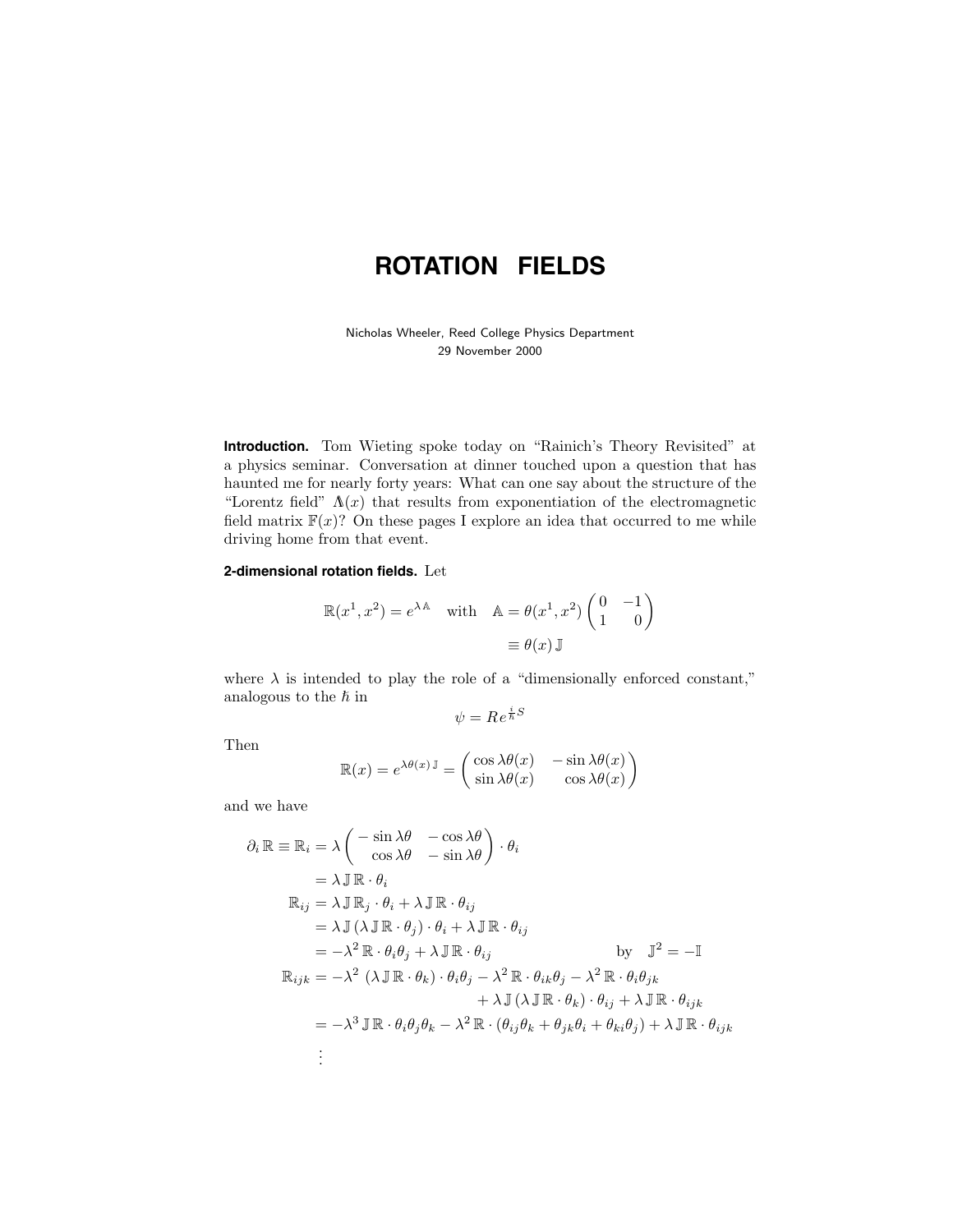## **2 Rotation fields**

Suppose now that it were, for example, the case that physics supplied

$$
g^{ij}\theta_i\theta_j + f = 0\tag{1}
$$

From

$$
\theta_i \theta_j \mathbb{I} = -\lambda^{-2} \, \mathbb{R}^{-1} \Big\{ \mathbb{R}_{ij} - \lambda \, \mathbb{J} \, \mathbb{R} \cdot \theta_{ij} \Big\}
$$

we obtain

$$
-\lambda^{-2}\,\mathbb{R}^{\mathbf{-1}}\Big\{g^{ij}\,\mathbb{R}_{ij}-\lambda\,\mathbb{J}\,\mathbb{R}\cdot g^{ij}\theta_{ij}\Big\}+f\,\mathbb{I}=\mathbb{O}
$$

or

$$
\lambda^{-2}\Big\{g^{ij}\,\mathbb{R}_{ij}-\lambda\,\mathbb{R}^{-1}\mathbb{J}\,\mathbb{R}\cdot g^{ij}\theta_{ij}\Big\}-f\,\mathbb{R}=\mathbb{O}
$$

If  $\lambda$  is "small" (other assumptions would serve the same purpose) the second term in  $\{\text{etc.}\}\)$  drops away, and we are left with an equation

$$
\left\{\nabla^2 - \lambda^2 f\right\} \mathbb{R} = \mathbb{O}
$$
 (2)

which is *linear* in R. Equation (1) would acquire then the status of an "eikonal" approximation" to the Helmholtz equation (2).

Alternatives to (1) could in some cases be managed similarly. Let us, with some kind of toy electrodynamics in mind, suppose it to be known that

$$
\partial_i A^i{}_j = C_j \tag{3}
$$

i.e., that

$$
\partial_1 A^1{}_1 + \partial_2 A^2{}_1 = C_1
$$
  

$$
\partial_1 A^1{}_2 + \partial_2 A^2{}_2 = C_2
$$

Then

$$
\partial_2 \theta = C_1
$$
 and  $-\partial_1 \theta = C_2$ 

impose upon  $C$  the condition

$$
\partial_1 C_1 + \partial_2 C_2 = 0 \quad ; i.e., \quad \nabla \cdot \mathbf{C} = 0
$$

and in the trivial case  $C = 0$  we are forced to set

$$
\theta(x) = \text{constant} \quad : \quad \theta_1 = \theta_2 = 0
$$

Then so is  $\mathbb{R}(x)$  constant:  $\mathbb{R}_i = \mathbb{R}_{ij} = \mathbb{R}_{ijk} = \cdots = \mathbb{O}$ . Not very interesting. But if  $C \neq 0$  we have

$$
\begin{aligned}\n\begin{pmatrix}\n\partial_1 \\
\partial_2\n\end{pmatrix} \mathbb{R} &= \lambda \mathbb{J} \mathbb{R} \begin{pmatrix} -C_2 \\
+C_1\n\end{pmatrix} \\
&= \lambda \mathbb{J} \mathbb{R} \mathbb{J} \begin{pmatrix} C_1 \\
 C_2\n\end{pmatrix} \\
&= -\lambda \mathbb{R} \begin{pmatrix} C_1 \\
 C_2\n\end{pmatrix} \implies \{\partial_i + \lambda C_i\} \mathbb{R} = \mathbb{O}\n\end{aligned}
$$
\n(4)